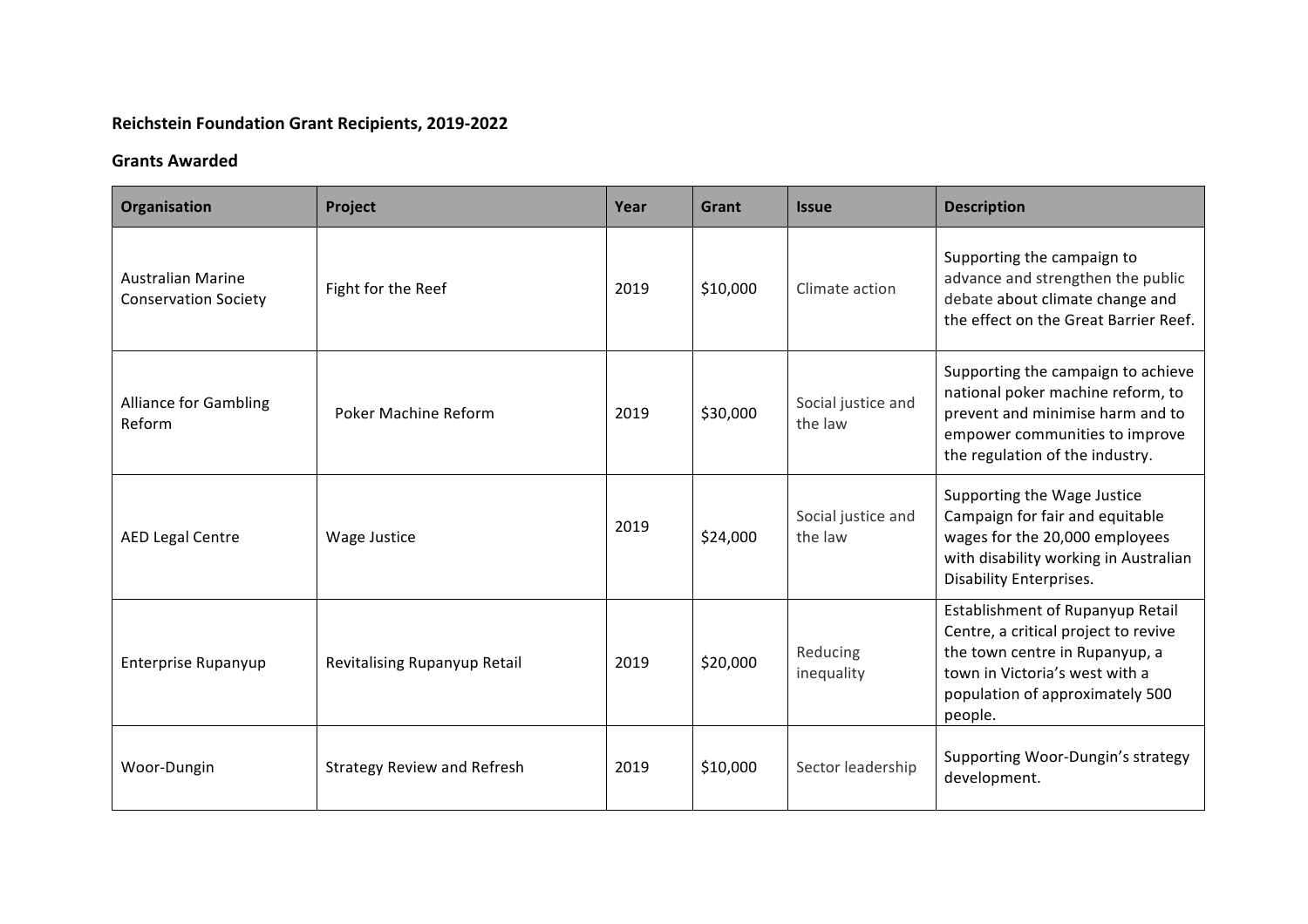| Flemington Kensington<br><b>Community Legal Centre</b>     | <b>Police Accountability Project</b>                          | 2019 | \$30,000 | Social justice and<br>the law | Supporting the Without Suspicion<br>2.0 campaign, which works towards<br>more inclusive and human rights<br>focused policing in Victoria.                                   |
|------------------------------------------------------------|---------------------------------------------------------------|------|----------|-------------------------------|-----------------------------------------------------------------------------------------------------------------------------------------------------------------------------|
| Human Rights Law Centre                                    | Aboriginal and Torres Strait Islander<br>Peoples' Rights Unit | 2019 | \$30,000 | Social justice and<br>the law | Providing core support for the<br>HRLC's Aboriginal and Torres Strait<br>Islander Rights program.                                                                           |
| Jumbunna Institute -<br>University of Technology<br>Sydney | Journey to Give, Stand and Respect                            | 2019 | \$25,000 | Sector leadership             | Contributing to research for the<br>philanthropic sector on ways of<br>doing business with Indigenous<br>Australia.                                                         |
| <b>GiveOUT</b>                                             | Matched funding campaign                                      | 2019 | \$6,000  | Sector leadership             | Contributing to GiveOUT Day to<br>fund grassroots LGBTIQ community<br>groups and raise awareness of the<br>need to support these<br>organisations.                          |
| Mannifera                                                  | Contribution to funding pool                                  | 2019 | \$25,000 | Sector leadership             | Contributing to the Mannifera<br>collective's pooled funds to<br>resource civil society advocacy<br>focused on strengthening<br>democracy and building a fairer<br>economy. |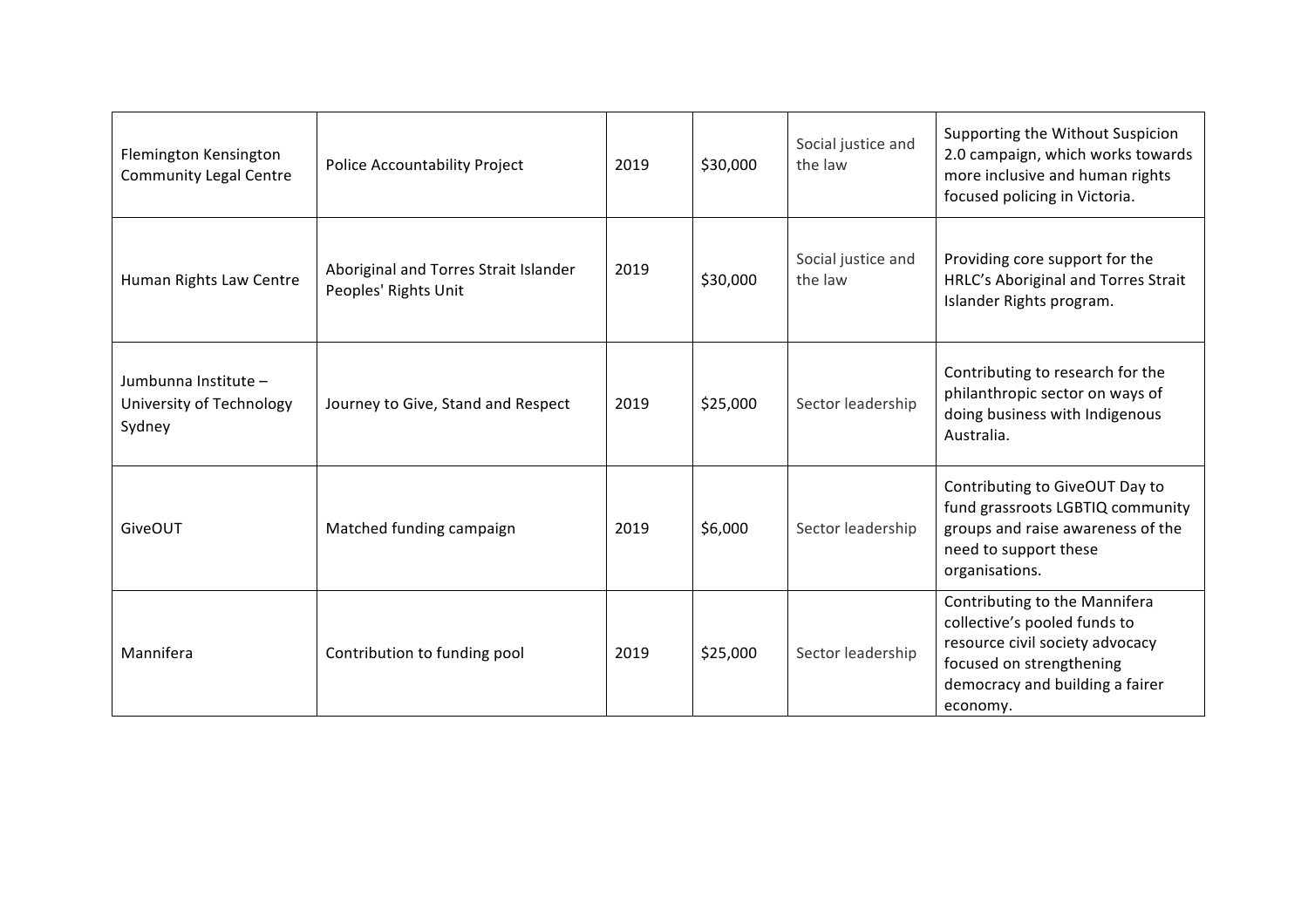| Centre for Australian<br>Progress               | Core funding                                                | 2019 | \$30,000 | Sector leadership | Providing core support towards the<br>critical executive roles driving<br>Australian Progress' strategy to<br>build civil society's capacity to<br>create change.  |
|-------------------------------------------------|-------------------------------------------------------------|------|----------|-------------------|--------------------------------------------------------------------------------------------------------------------------------------------------------------------|
| ChangeFest                                      | <b>Citizen Scholarships</b>                                 | 2019 | \$10,000 | Sector leadership | Supporting community member<br>scholarships to Changefest 2019, a<br>national celebration of place-based<br>social change.                                         |
| Philanthropy Australia                          | Power of Advocacy Toolkit                                   | 2019 | \$10,000 | Sector leadership | Partnering with Philanthropy<br>Australia in the development of a<br>toolkit to support philanthropic<br>investment in policy influence and<br>advocacy projects.  |
| Seed Indigenous Youth<br><b>Climate Network</b> | <b>Strategy and Planning</b>                                | 2019 | \$20,000 | Climate action    | Supporting Seed's strategic work<br>with Aboriginal and Torres Strait<br>Islander communities most affected<br>by climate change.                                  |
| Centre for Policy<br>Development                | <b>Australian Carbon Transition</b><br>Commission - Scoping | 2019 | \$12,500 | Climate action    | Supporting a six-month scoping<br>study for a Commission focused on<br>the opportunities in the zero-<br>carbon transition for Australia's<br>economy and society. |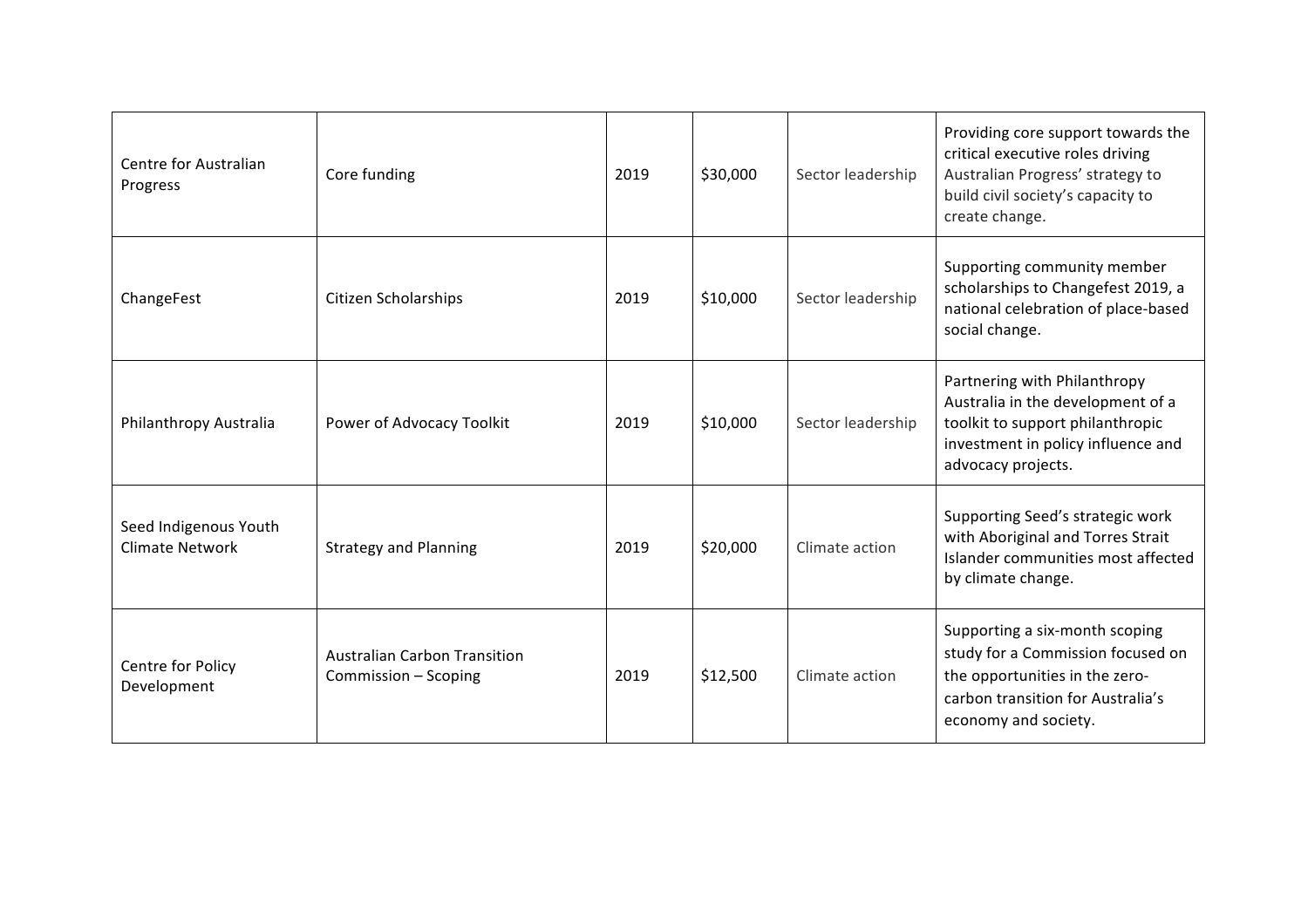| Climate Council                       | Climate Media Centre                              | 2019 | \$30,000 | Climate action                | Providing multi-year core support to<br>the Climate Media Centre's work to<br>expand the number of effective and<br>trusted voices on climate change<br>and increase their influence across<br>media.                                       |
|---------------------------------------|---------------------------------------------------|------|----------|-------------------------------|---------------------------------------------------------------------------------------------------------------------------------------------------------------------------------------------------------------------------------------------|
| People and Parks<br>Foundation        | Back to Nature - film & impact<br>campaign        | 2019 | \$10,000 | Climate action                | Supporting the production of the<br>Back to Nature documentary series<br>and impact campaign focused on<br>resetting our relationship with<br>nature and shift the conversation<br>around sustainability and protecting<br>the environment. |
| <b>SHIFT</b>                          | Seed Grant                                        | 2020 | \$10,000 | Sector leadership             | Supporting the expansion of Shift's<br>movement model to build more<br>active citizens needed to contribute<br>to change.                                                                                                                   |
| Victorian Aboriginal Legal<br>Service | Specialist Legal and Litigation Practice          | 2020 | \$25,000 | Social justice and<br>the law | Supporting the establishment of<br>Wirraway Specialist Legal and<br>Litigation Practice.                                                                                                                                                    |
| Centre for Policy<br>Development      | <b>Australian Carbon Transition</b><br>Commission | 2020 | \$25,000 | Climate action                | Supporting the Climate and<br>Recovery Initiative bringing<br>together government, business and<br>civil society leaders to align the<br>economic recovery with transitions<br>to a net zero emissions economy.                             |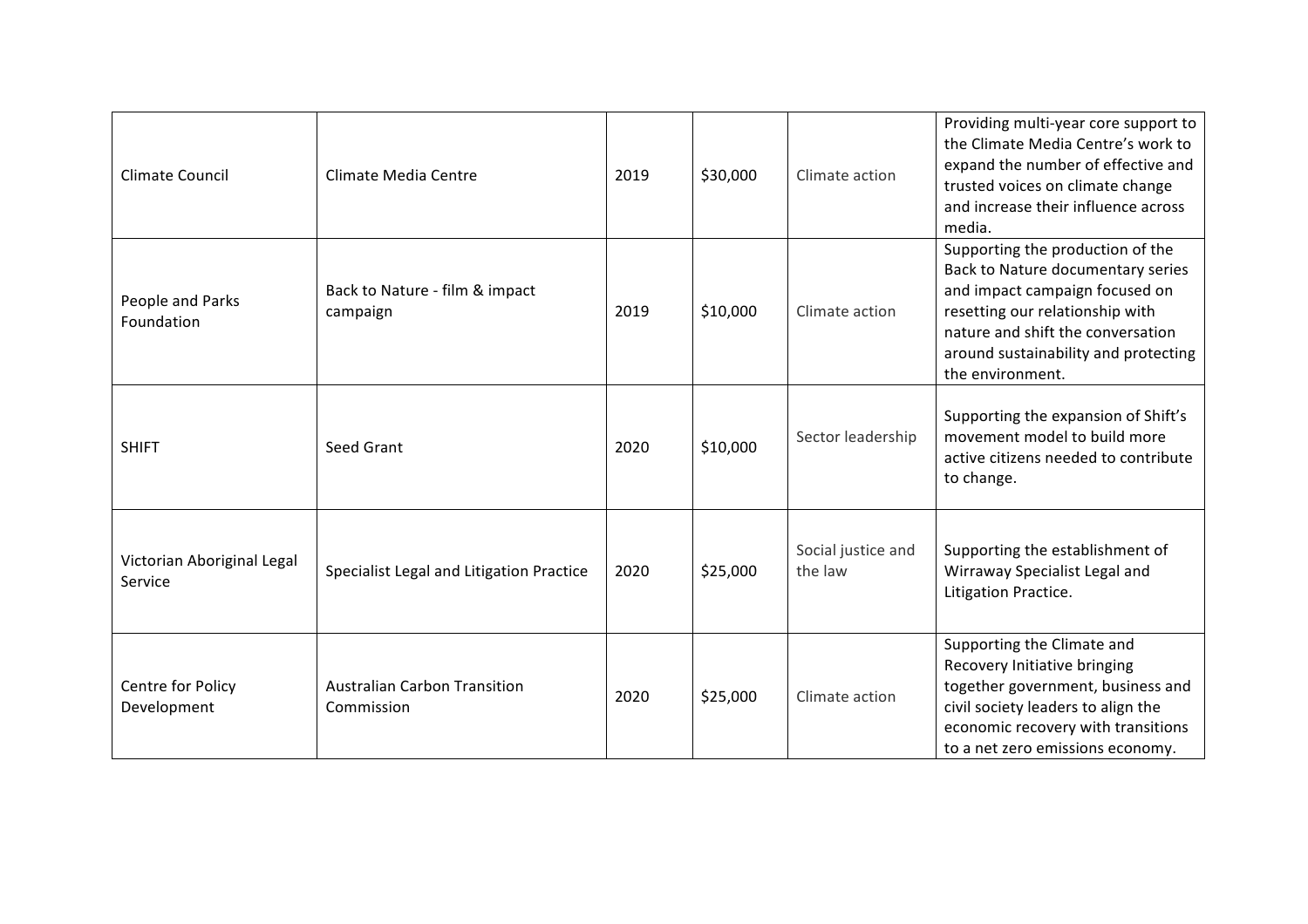| <b>Environment Victoria</b>                | Stop AGL - Save Westernport Bay            | 2020 | \$10,000 | Climate action         | Contributing to the successful<br>community-led campaign that<br>stopped the AGL gas import<br>terminal in Westernport Bay.                                                                                            |
|--------------------------------------------|--------------------------------------------|------|----------|------------------------|------------------------------------------------------------------------------------------------------------------------------------------------------------------------------------------------------------------------|
| Solar Citizens                             | Making Queensland the Sun-Powered<br>State | 2020 | \$25,000 | Climate action         | Supporting the Queensland<br>campaign advocating for renewable<br>energy jobs and project pipelines<br>for the next 5-7 years.                                                                                         |
| Climate Council of<br>Australia            | Clean Jobs Campaign                        | 2020 | \$30,000 | Climate action         | Supporting the Clean Jobs<br>Campaign for government<br>investment in renewable energy<br>and climate resilience projects and<br>driving a new narrative that climate<br>action is critical to Australia's<br>economy. |
| <b>Climate Action Network</b><br>Australia | <b>Small Grants Program</b>                | 2020 | \$15,000 | Climate action         | Supporting small organising projects<br>that educate and organise new and<br>diverse voices to advocate for a<br>rapid transition to clean energy.                                                                     |
| The Australia Institute                    | Australia Institute Studio                 | 2020 | \$15,000 | Reducing<br>inequality | Supporting the establishment of a<br>TV studio to increase the quality<br>and volume of digital content to a<br>wider audience, and to amplify<br>TAI's research and advocacy.                                         |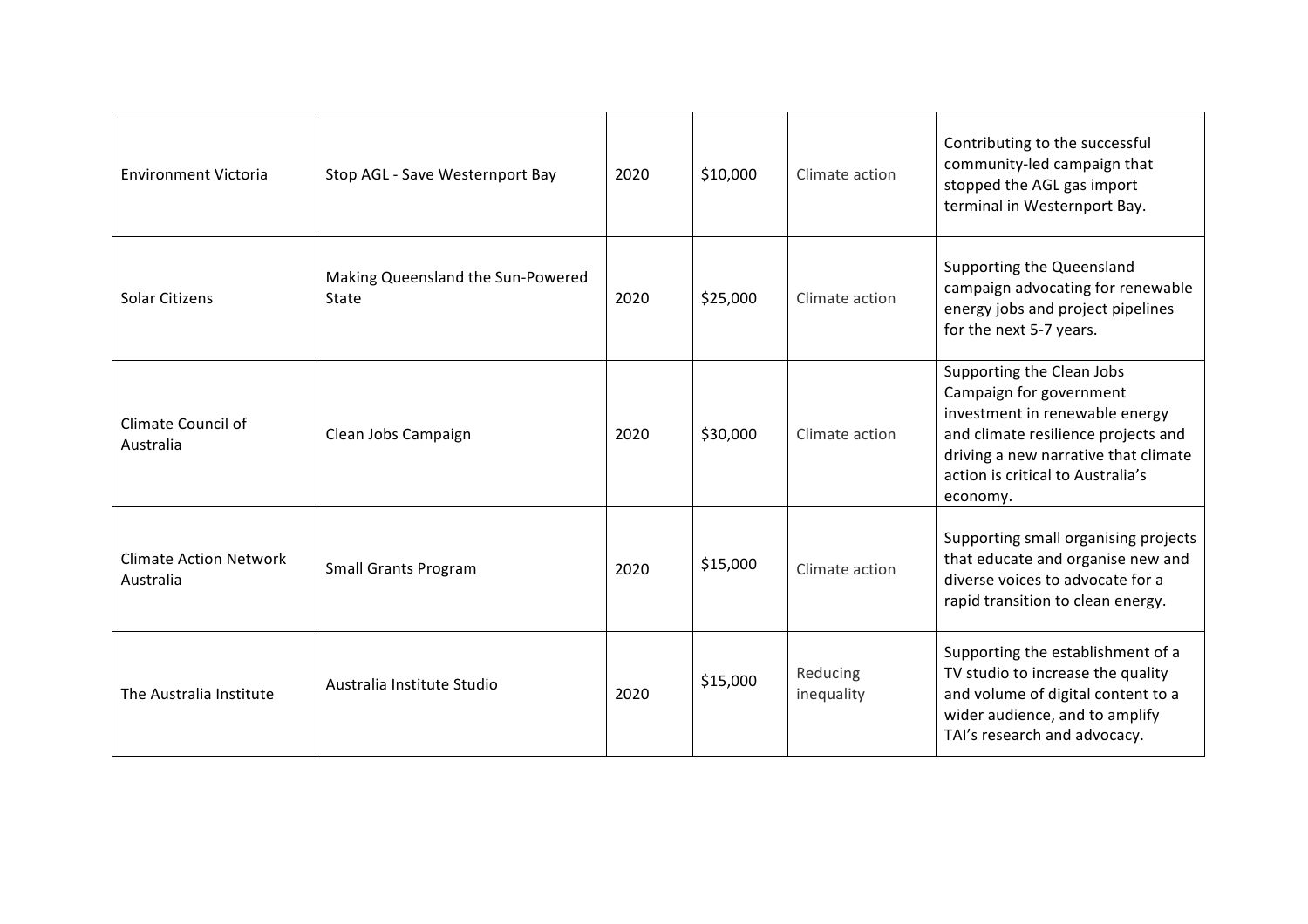| Centre for Australian<br>Progress                      | <b>Tax Brief</b>                                              | 2020 | \$25,000 | Reducing<br>inequality        | Contributing to The Australia<br>Institute's stream of research to<br>shape the national debate and<br>narrative on taxation.                                                               |
|--------------------------------------------------------|---------------------------------------------------------------|------|----------|-------------------------------|---------------------------------------------------------------------------------------------------------------------------------------------------------------------------------------------|
| Australian Environmental<br><b>Grantmakers Network</b> | Core funding                                                  | 2020 | \$18,500 | Sector leadership             | Providing core funding to AEGN.                                                                                                                                                             |
| Mannifera Funding<br>Collective                        | Contribution to funding pool                                  | 2020 | \$75,000 | Sector leadership             | Contributing to the Mannifera<br>collective's pooled funds to<br>resource civil society advocacy<br>focused on strengthening<br>democracy and building a fairer<br>economy.                 |
| Human Rights Law Centre                                | Aboriginal and Torres Strait Islander<br>Peoples' Rights Unit | 2020 | \$30,000 | Social justice and<br>the law | Providing core support for the<br>HRLC's Aboriginal and Torres Strait<br>Islander Rights program.                                                                                           |
| Lock the Gate Alliance<br>Limited                      | Gas-led Recovery Fightback Plan                               | 2021 | \$15,000 | Climate action                | Supporting a coalition of farmers,<br>conservationists and Traditional<br>Owners working to protect land,<br>water and communities from<br>dangerous coal and unconventional<br>gas mining. |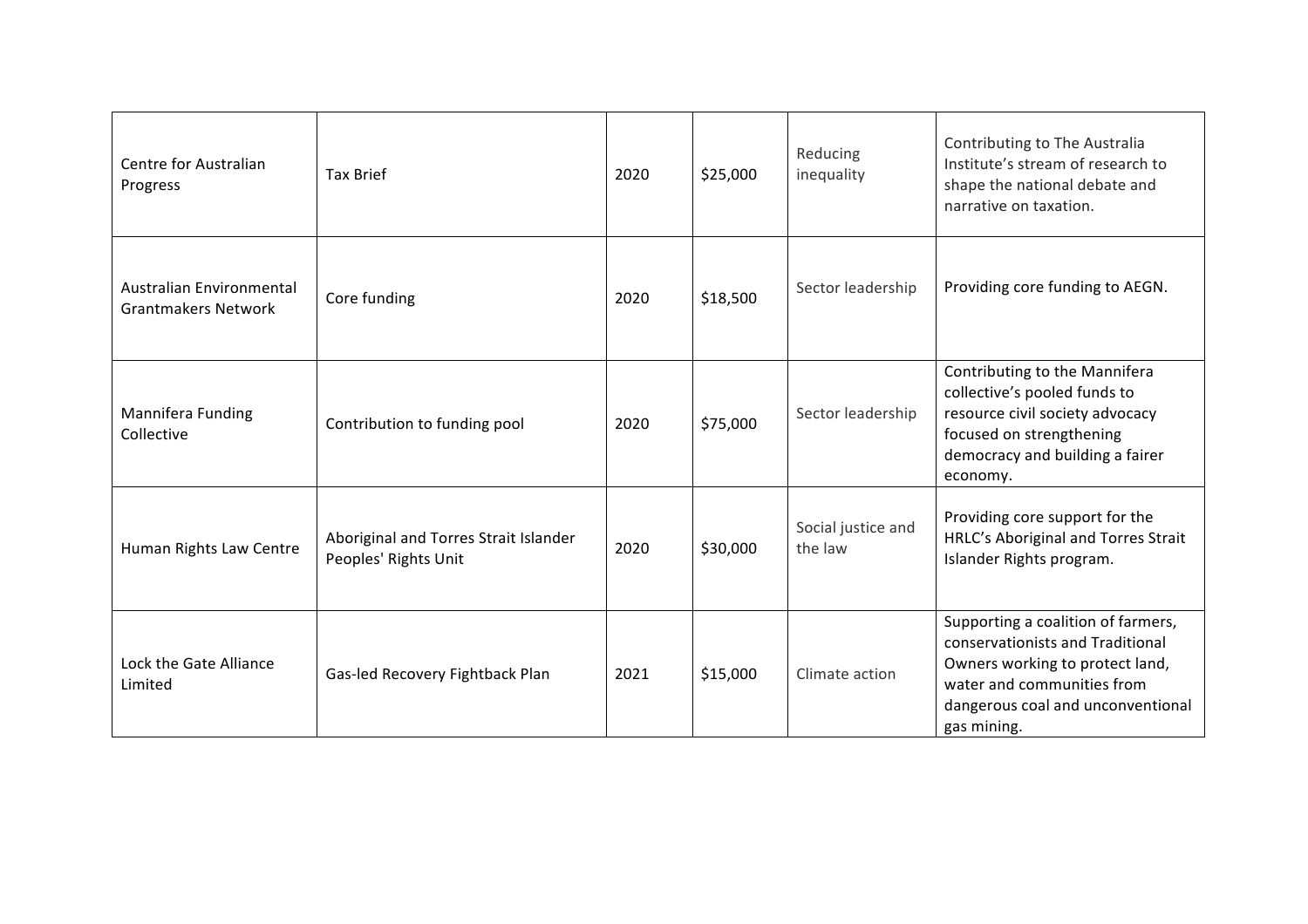| <b>Tomorrow Movement</b>                        | Climate Jobs Guarantee campaign     | 2021 | \$5,000  | Climate action                | Supporting the growing national<br>youth-led campaign for<br>governments to prioritise the jobs<br>and services that can be created<br>through urgent, large-scale climate<br>action.                                                |
|-------------------------------------------------|-------------------------------------|------|----------|-------------------------------|--------------------------------------------------------------------------------------------------------------------------------------------------------------------------------------------------------------------------------------|
| <b>Conservation Council of</b><br><b>WA</b>     | <b>Country Needs People</b>         | 2021 | \$5,000  | Climate action                | Boosting capacity to respond to<br>growing demand and opportunities<br>in the dynamic Indigenous Land and<br>Sea Management area through the<br>expansion of Indigenous Protected<br>Areas (IPAs) and Indigenous Ranger<br>programs. |
| <b>Environment Centre</b><br>Northern Territory | <b>McArthur River Mine Proposal</b> | 2021 | \$15,000 | Climate action                | Supporting the legal battle legal<br>battle to overturn the McArthur<br>River Mine's expansion approval<br>and increase the environmental<br>security bond, described as an<br>insurance policy for the river.                       |
| Common Ground                                   | <b>Facing the Numbers</b>           | 2021 | \$15,000 | Social justice and<br>the law | Supporting the impact campaign for<br>a short film series exploring the<br>human stories behind the statistics<br>of First Nations people in the<br>Australian criminal legal system.                                                |
| Women Environmental<br>Leadership Australia     | Core funding                        | 2021 | \$15,000 | Climate action                | Resourcing the core operations of<br>WELA to deliver their leadership<br>development programs with an<br>emphasis on women in regional<br>areas.                                                                                     |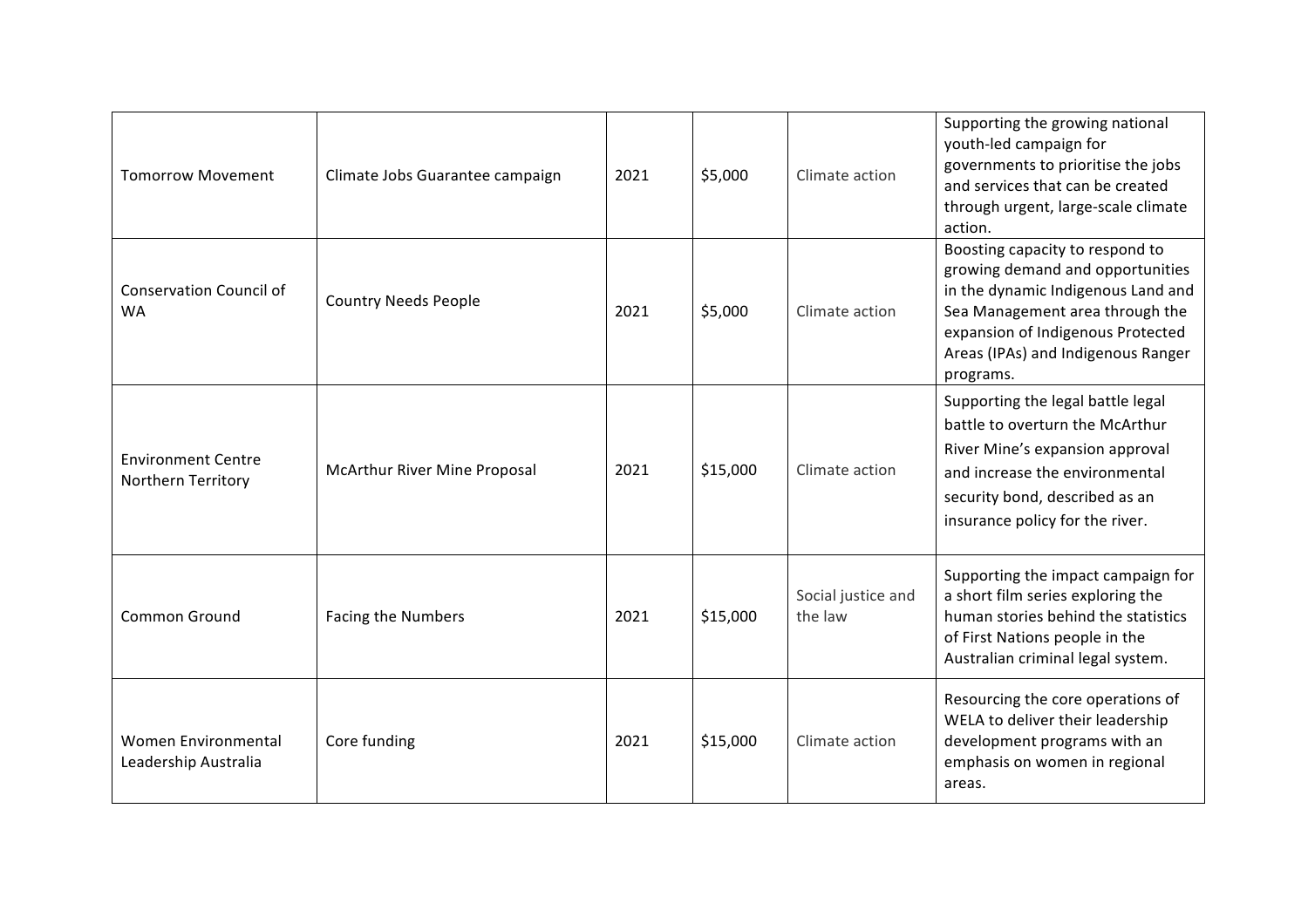| <b>Nature Conservation</b><br><b>Foundation NSW</b> | <b>Building Resources for the</b><br><b>Environment Movement Initiative</b> | 2021 | \$5,000  | Climate action                | Supporting a new capacity building<br>approach for the Australian<br>environment movement to identify<br>and respond to priority needs and<br>opportunities.                                                                                |
|-----------------------------------------------------|-----------------------------------------------------------------------------|------|----------|-------------------------------|---------------------------------------------------------------------------------------------------------------------------------------------------------------------------------------------------------------------------------------------|
| GiveOUT                                             | <b>GiveOUT Patron</b>                                                       | 2021 | \$5,000  | Sector leadership             | Participating in the inaugural,<br>multiyear GiveOUT Patron program<br>to secure core operational costs to<br>build the capacity of the LGBTIQ+<br>community sector.                                                                        |
| <b>Australian Democracy</b><br>Network              | Hands Off Our Charities                                                     | 2021 | \$10,000 | Sector leadership             | Supporting the employment of a<br>dedicated campaign coordinator to<br>fight the introduction of new ACNC<br>regulations and laws designed to<br>prevent charitable sector advocacy.                                                        |
| <b>Australian Democracy</b><br>Network              | #OurDemocracy + Big Deal campaign                                           | 2021 | \$10,000 | Climate action                | Supporting the Big Deal social<br>impact campaign in partnership<br>with the #OurDemocracy campaign<br>to engage and mobilise people-<br>powered climate and political<br>campaigns across Australia.                                       |
| Refugee Advice and<br><b>Casework Service</b>       | Afghan Response Unit                                                        | 2021 | \$10,000 | Social justice and<br>the law | Supporting an urgent public appeal<br>to increase capacity to process<br>thousands of Afghan protection visa<br>applications following the Taliban's<br>overthrow of the Afghan<br>government and withdrawal of<br>Australian armed forces. |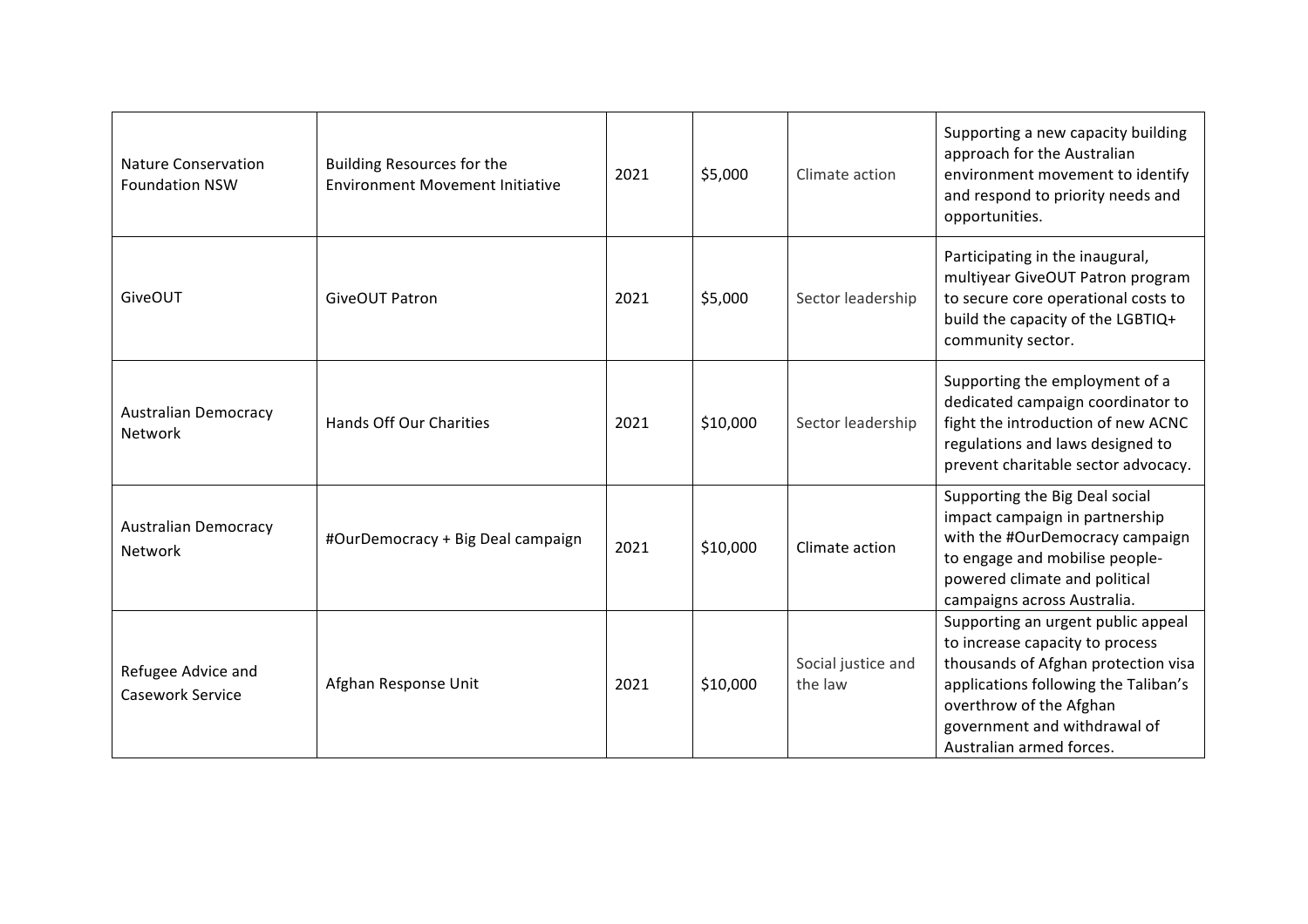| <b>Equality Australia</b>                              | <b>Building Trans Equality in Australia</b> | 2021 | \$20,000 | Reducing<br>inequality | To scope and develop a proactive<br>campaign to support inclusion and<br>equality for trans and gender<br>diverse people in Australia, building<br>a civil society coalition for support. |
|--------------------------------------------------------|---------------------------------------------|------|----------|------------------------|-------------------------------------------------------------------------------------------------------------------------------------------------------------------------------------------|
| Solar Citizens                                         | <b>Townsville Organiser</b>                 | 2021 | \$10,000 | Climate action         | Supporting the campaign to achieve<br>policy commitments from both<br>Queensland and Federal<br>governments to develop the North<br>Queensland Renewable Energy<br>Zone.                  |
| Australian Environmental<br><b>Grantmakers Network</b> | Core funding                                | 2021 | \$18,000 | Sector leadership      | Providing core funding to AEGN.                                                                                                                                                           |
| Mannifera Funding<br>Collective                        | Contribution to funding pool                | 2021 | \$50,000 | Sector leadership      | Contributing to the Mannifera<br>collective's pooled funds to<br>resource civil society advocacy<br>focused on strengthening<br>democracy and building a fairer<br>economy.               |
| Centre for Australian<br>Progress                      | Core funding                                | 2022 | \$37,500 | Sector leadership      | Providing core support for<br>Australian Progress, which builds<br>civil society's capacity to create<br>change.<br>Supporting the 2022 Leadership<br>conference.                         |